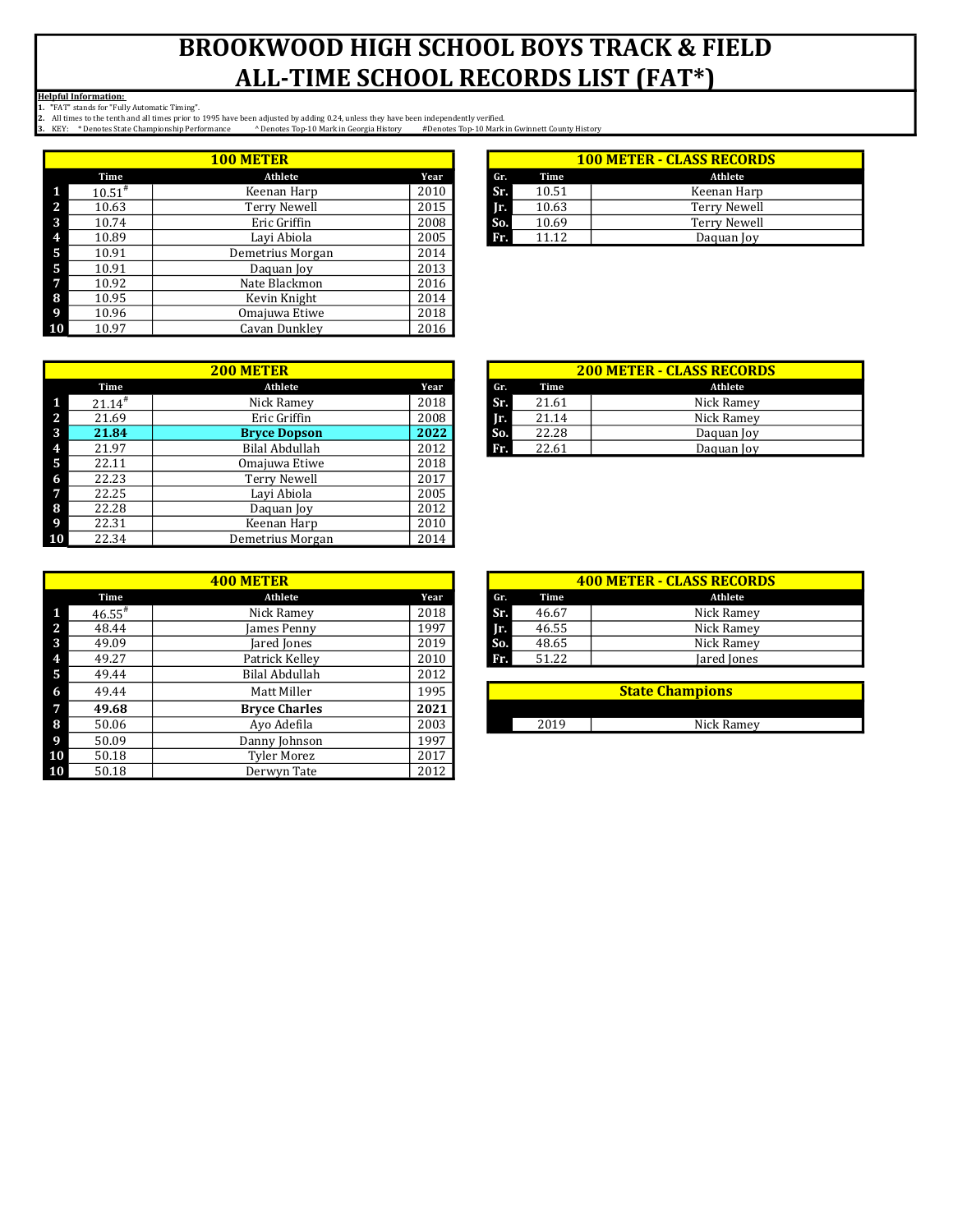|              |                        | 800 METER            |      |     |         | <b>800 METER - CLASS RECORD</b> |
|--------------|------------------------|----------------------|------|-----|---------|---------------------------------|
|              | Time                   | Athlete              | Year | Gr. | Time    | Athlete                         |
| $\mathbf{1}$ | $1:51.08$ <sup>#</sup> | Kisean Smith         | 2012 | Sr. | 1:51.08 | Kisean Smith                    |
| <sup>2</sup> | $1:51.78^{#}$          | Josh Ingalls         | 2014 | Ir. | 1:54.36 | Josh Ingalls                    |
| -3           | $1:53.00^{#}$          | Carter Hewitt        | 2010 | So. | 1:57.40 | Nick Borosh                     |
| 4            | 1:54.04                | <b>Billy Mateker</b> | 2006 | Fr. | 2:02.10 | Chris Carter                    |
| -5           | 1:54.51                | Sean Brennan         | 2011 |     |         |                                 |
| -6           | 1:54.82                | Jackson Wearn        | 2011 |     |         | <b>State Champions</b>          |
| -7           | 1:55.33                | John Stelly          | 1998 |     |         |                                 |
| -8           | 1:55.74                | Jason Jala           | 1995 |     | 2002    | Dan Fassinger                   |
| -9           | 1:55.93                | Nick Borosh          | 1998 |     |         |                                 |
| <b>10</b>    | 1:55.99                | <b>Will Brav</b>     | 2021 |     |         |                                 |

|    |                        | <b>1600 METER</b> |      |     |          | <b>1600 METER - CLASS RECORDS</b> |
|----|------------------------|-------------------|------|-----|----------|-----------------------------------|
|    | Time                   | Athlete           | Year | Gr. | Time     | Athlete                           |
|    | $4:09.77c^{4}$         | Tyler Anyan       | 2010 | Sr. | 4:09.77c | Tyler Anyan                       |
| 2  | $4:12.04$ <sup>#</sup> | Carter Hewitt     | 2010 | Jr. | 4:16.59  | Miles Yapp                        |
| 3  | $4:12.82^*$            | Josh Ingalls      | 2014 | So. | 4:26.21  | Will Bray                         |
|    | $4:13.26c^*$           | Dan Fassinger     | 2002 | Fr. | 4:36.43  | Tommy O'Connor                    |
| 5  | $4:15.10*$             | Miles Yapp        | 2015 |     |          |                                   |
| 6  | 4:15.29                | Zach Israel       | 2016 |     |          | <b>State Champions</b>            |
| 7  | 4:16.10c               | Jackson Wearn     | 2011 |     |          |                                   |
| 8  | 4:16.66c               | Sean Brennan      | 2011 |     | 2015     | Miles Yapp                        |
| 9  | 4:17.52c               | Morgan Malanoski  | 2011 |     |          |                                   |
| 10 | 4:19.18                | Tommy O'Connor    | 2004 |     |          |                                   |

|   |                         | <b>3200 METER</b>         |      |     |           | <b>3200 METER - CLASS RECORDS</b> |
|---|-------------------------|---------------------------|------|-----|-----------|-----------------------------------|
|   | Time                    | Athlete                   | Year | Gr. | Time      | Athlete                           |
|   | $8:52.75c^{4}$          | Tyler Anyan               | 2010 | Sr. | 8:52.75c  | Tyler Anyan                       |
| C | $9:01.05^{\frac{1}{4}}$ | Miles Yapp                | 2015 | Ir. | 9:17.90   | Miles Yapp                        |
| 3 | $9:08.48^{\#}$          | Zach Israel               | 2016 | So. | 9:28.57   | Luke McNeil                       |
|   | 9:22.64                 | Matt Barudin              | 2012 | Fr. | 10:03.14  | Keith Kimmons                     |
| 5 | 9:23.03                 | <b>Matthew McClintock</b> | 2012 |     |           |                                   |
| 6 | 9:23.46                 | Gruem Tesfamariam         | 2017 |     |           | <b>State Champions</b>            |
|   | 9:23.89                 | Morgan Malanoski          | 2012 |     |           |                                   |
| 8 | 9:26.77                 | Michael Giuliano          | 2011 |     | 2015      | Miles Yapp                        |
|   | 9:26.79                 | Patrick Smith             | 2017 |     | 2009/2010 | Tyler Anyan                       |
|   | 9:27.90                 | Gregor Evans              | 1996 |     | 1995      | Jeremy Campbell                   |

| 800 METER                 |        |            | <b>800 METER - CLASS RECORDS</b> |              |  |  |  |  |  |
|---------------------------|--------|------------|----------------------------------|--------------|--|--|--|--|--|
| Athlete                   | Year   | Gr.        | Time                             | Athlete      |  |  |  |  |  |
| Kisean Smith              | 2012   | <b>STA</b> | 1:51.08                          | Kisean Smith |  |  |  |  |  |
| Josh Ingalls              | 2014   | Ir.        | 1:54.36                          | Josh Ingalls |  |  |  |  |  |
| Carter Hewitt             | 2010   | So.        | 1:57.40                          | Nick Borosh  |  |  |  |  |  |
| <b>Billy Mateker</b>      | 2006   | Fr.        | 2:02.10                          | Chris Carter |  |  |  |  |  |
| $C_{\text{max}}$ Desember | $2011$ |            |                                  |              |  |  |  |  |  |

| <b>State Champions</b> |
|------------------------|
|                        |
|                        |
| Dan Fassinger          |
|                        |

| <b>1600 METER</b> |      |     | <b>1600 METER - CLASS RECORDS</b> |                |  |  |  |  |
|-------------------|------|-----|-----------------------------------|----------------|--|--|--|--|
| Athlete           | Year | Gr. | Time                              | Athlete        |  |  |  |  |
| Tyler Anyan       | 2010 | Sr. | 4:09.77c                          | Tyler Anyan    |  |  |  |  |
| Carter Hewitt     | 2010 | Ir. | 4:16.59                           | Miles Yapp     |  |  |  |  |
| Josh Ingalls      | 2014 | So. | 4:26.21                           | Will Brav      |  |  |  |  |
| Dan Fassinger     | 2002 | Fr. | 4:36.43                           | Tommy O'Connor |  |  |  |  |
| $M:1 - N:1 - N$   | 2015 |     |                                   |                |  |  |  |  |

| <b>State Champions</b> |            |  |  |  |  |
|------------------------|------------|--|--|--|--|
|                        |            |  |  |  |  |
| つの1に                   | Miles Yapp |  |  |  |  |

| <b>3200 METER</b> |      |     | <b>3200 METER - CLASS RECORDS</b> |               |  |  |  |  |  |
|-------------------|------|-----|-----------------------------------|---------------|--|--|--|--|--|
| Athlete           | Year | Gr. | Time                              | Athlete       |  |  |  |  |  |
| Tyler Anyan       | 2010 | Sr. | 8:52.75c                          | Tyler Anyan   |  |  |  |  |  |
| Miles Yapp        | 2015 | Ir. | 9:17.90                           | Miles Yapp    |  |  |  |  |  |
| Zach Israel       | 2016 | So. | 9:28.57                           | Luke McNeil   |  |  |  |  |  |
| Matt Barudin      | 2012 | Fr. | 10:03.14                          | Keith Kimmons |  |  |  |  |  |

| <b>State Champions</b> |                 |  |  |  |  |  |
|------------------------|-----------------|--|--|--|--|--|
|                        |                 |  |  |  |  |  |
| 2015                   | Miles Yapp      |  |  |  |  |  |
| 2009/2010              | Tyler Anyan     |  |  |  |  |  |
| 1995                   | Jeremy Campbell |  |  |  |  |  |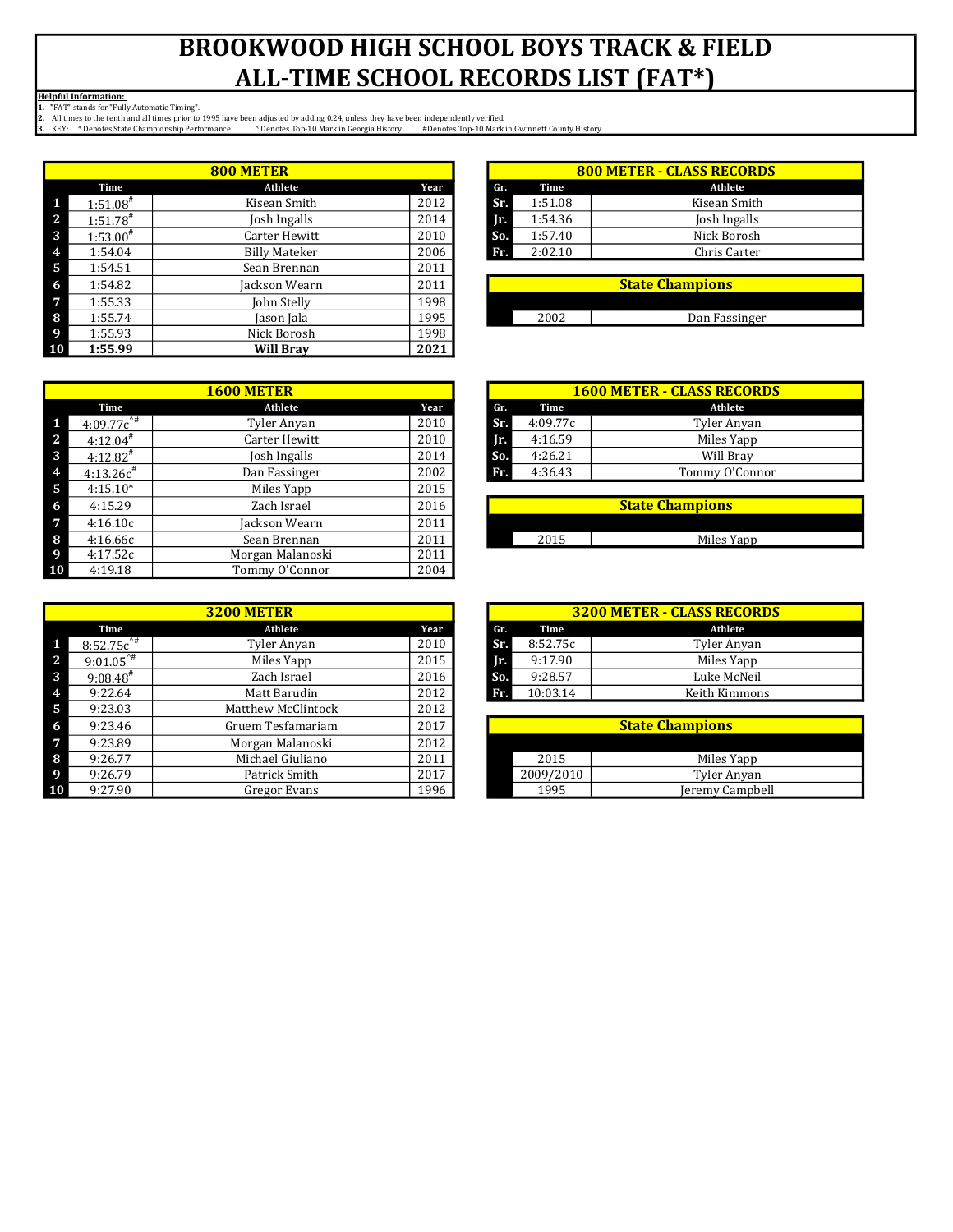|              |                      | <b>110 METER HURDLES</b> |      |     |       | <b>110m HURDLES - CLASS RECORI</b> |
|--------------|----------------------|--------------------------|------|-----|-------|------------------------------------|
|              | Time                 | Athlete                  | Year | Gr. | Time  | Athlete                            |
| $\mathbf{1}$ | $13.99^{\#}$         | Robert Jackson           | 2008 | Sr. | 13.99 | Robert Jackson                     |
| 7            | $14.10^{#}$          | Jay Lawson               | 2013 | Jr. | 14.48 | Robert Jackson                     |
| 3            | $14.13^{\#}$         | Robert Edwards           | 2010 | So. | 14.90 | Sam Henley                         |
| 4            | $14.14$ <sup>#</sup> | Myles Scott              | 2016 | Fr. | 15.30 | Walker Hanley                      |
| -5           | 14.23                | <b>Makai Williams</b>    | 2022 |     |       |                                    |
| -6           | 14.33                | Tyler Houston            | 2015 |     |       | <b>State Champions</b>             |
| -7           | $14.35*$             | Paul Beaty               | 2011 |     |       |                                    |
| -8           | 14.37                | <b>Walker Hanley</b>     | 2021 |     | 2011  | Paul Beaty                         |
| -9           | 14.48                | David Crawford           | 2019 |     | 2022  | <b>Makai Williams</b>              |
| <b>10</b>    | 14.48                | William Smith            | 2011 |     |       |                                    |

| <b>110 METER HURDLES</b> |      |            | <b>110m HURDLES - CLASS RECORDS</b> |                      |  |  |  |  |
|--------------------------|------|------------|-------------------------------------|----------------------|--|--|--|--|
| Athlete                  | Year | Gr.        | Time                                | Athlete              |  |  |  |  |
| Robert Jackson           | 2008 | <b>ST.</b> | 13.99                               | Robert Jackson       |  |  |  |  |
| Jay Lawson               | 2013 | Ir.        | 14.48                               | Robert Jackson       |  |  |  |  |
| Robert Edwards           | 2010 | So.        | 14.90                               | Sam Henley           |  |  |  |  |
| Myles Scott              | 2016 | Fr.        | 15.30                               | <b>Walker Hanley</b> |  |  |  |  |

| <b>State Champions</b> |                       |  |  |  |  |
|------------------------|-----------------------|--|--|--|--|
|                        |                       |  |  |  |  |
| 2011                   | Paul Beaty            |  |  |  |  |
| 2022                   | <b>Makai Williams</b> |  |  |  |  |

| <b>300 METER HURDLES</b> |                        |      |  |     |       | <b>300m HURDLES - CLASS RECOR</b> |
|--------------------------|------------------------|------|--|-----|-------|-----------------------------------|
| Time                     | Athlete                | Year |  | Gr. | Time  | Athlete                           |
| $37.05**$                | Patrick Kelley         | 2010 |  | Sr. | 37.05 | Patrick Kelley                    |
| 37.84*                   | Joshua Crum            | 2022 |  | Ir. | 37.84 | Joshua Crum                       |
| 38.06                    | <b>Bryce Dopson</b>    | 2022 |  |     |       | Myles Scott                       |
| 38.19                    | Myles Scott            | 2016 |  |     |       | Sam Henley                        |
| 38.47                    | <b>Trey Previto</b>    | 1999 |  | Fr. | 40.64 | Taylor Wooden                     |
| 38.63                    | Robert Jackson         | 2008 |  |     |       |                                   |
| 39.06                    | <b>Harrison Miller</b> | 2018 |  |     |       | <b>State Champions</b>            |
| 39.18                    | Sam Henley             | 2007 |  |     |       |                                   |
| 39.49                    | Ian Jackson            | 2020 |  |     | 2010  | Patrick Kelley                    |
| 39.53                    | Malik Samsair          | 2014 |  |     | 2022  | Joshua Crum                       |
|                          |                        |      |  |     | So.   | 39.79                             |

| <b>300 METER HURDLES</b> | 300m HURDLES - CLASS RECORDS |     |       |                      |  |  |
|--------------------------|------------------------------|-----|-------|----------------------|--|--|
| Athlete                  | Year                         | Gr. | Time  | Athlete              |  |  |
| Patrick Kelley           | 2010                         | Sr. | 37.05 | Patrick Kellev       |  |  |
| Ioshua Crum              | 2022                         | 'n. | 37.84 | <b>Ioshua Crum</b>   |  |  |
| <b>Bryce Dopson</b>      | 2022                         | So. | 39.79 | Myles Scott          |  |  |
| Myles Scott              | 2016                         |     |       | Sam Henley           |  |  |
| Trey Previto             | 1999                         | Fr  | 40.64 | <b>Taylor Wooden</b> |  |  |

| <b>State Champions</b> |                    |  |  |  |
|------------------------|--------------------|--|--|--|
|                        |                    |  |  |  |
| 2010                   | Patrick Kellev     |  |  |  |
| 2022                   | <b>Joshua Crum</b> |  |  |  |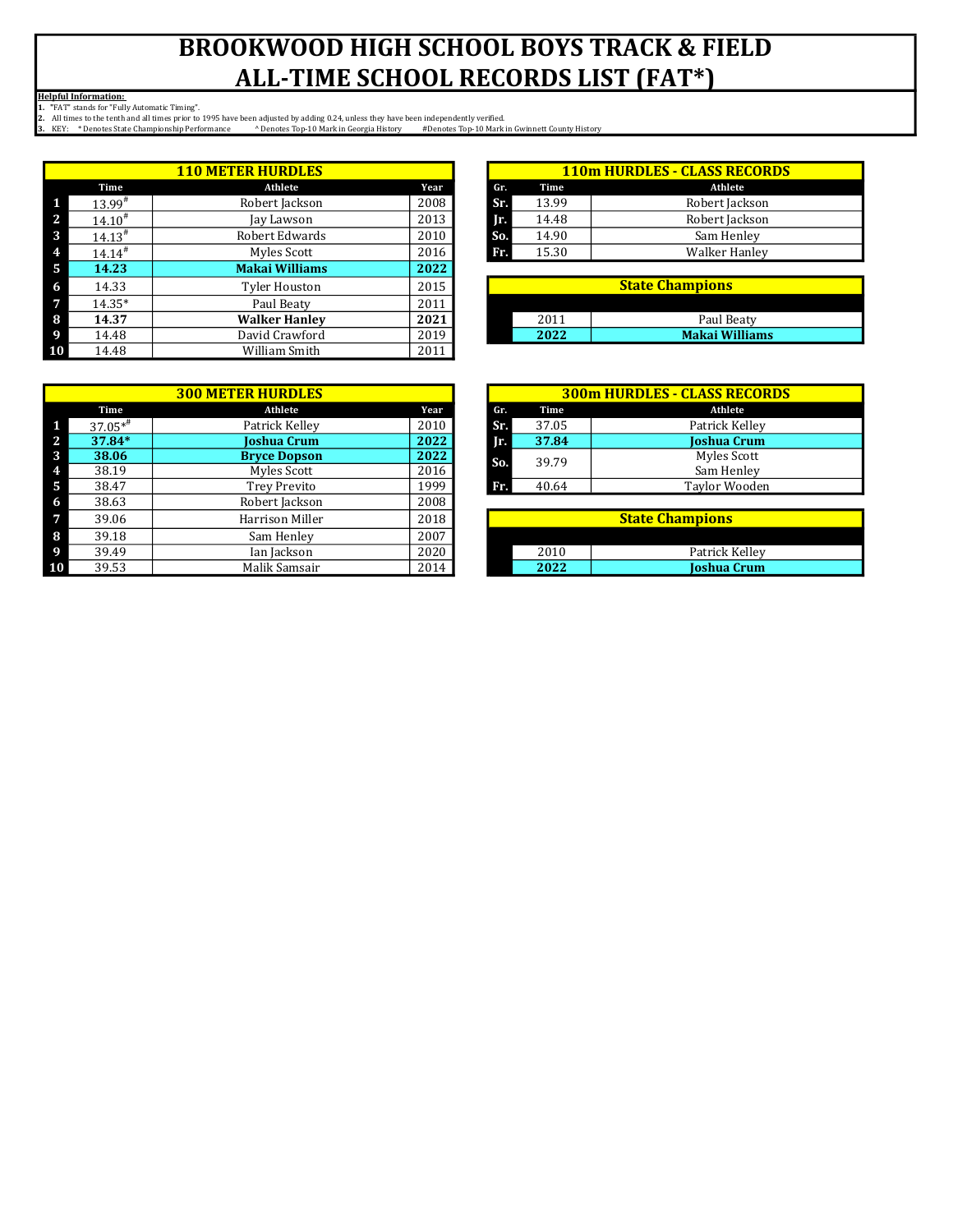|           |                           | <b>SHOT PUT</b> |      |     |          | <b>SHOT PUT - CLASS RECORDS</b> |
|-----------|---------------------------|-----------------|------|-----|----------|---------------------------------|
|           | Mark                      | Athlete         | Year | Gr. | Mark     | Athlete                         |
|           | $61 - 02.50$ <sup>#</sup> | Scott Erbach    | 1986 | Sr. | 61-02.50 | Scott Erbach                    |
| 12        | $60 - 00.00$ <sup>#</sup> | Antonio Lamar   | 2004 | Ir. | 55-03.25 | Antonio Lamar                   |
| -3        | 56-08.00                  | Nick Heuman     | 2000 | So. | 52-03.00 | Scott Erbach                    |
| 4         | 56-00.00                  | Max McGill      | 1998 | Fr. | 51-02.50 | Antonio Lamar                   |
| -5        | 55-01.75                  | Nick Coker      | 2015 |     |          |                                 |
| -6        | 53-05.50                  | Jared Munday    | 2013 |     |          | <b>State Champions</b>          |
| 7         | 53-00.25                  | Andrew Hackney  | 2004 |     |          |                                 |
| -8        | 52-11.00                  | Damian Pitts    | 2002 |     | 2004     | Antonio Lamar                   |
| -9        | 52-05.50                  | Colin McCall    | 2001 |     | 1987     | Scott Erbach                    |
| <b>10</b> | 52-02.00                  | Tom Schaeffer   | 1996 |     |          |                                 |

|   |                            | <b>DISCUS</b>         |      |     |     |           | <b>DISCUS - CLASS RECORDS</b> |
|---|----------------------------|-----------------------|------|-----|-----|-----------|-------------------------------|
|   | Mark                       | Athlete               | Year |     | Gr. | Mark      | Athlete                       |
| 1 | $197-04.00*^{\frac{1}{4}}$ | Antonio Lamar         | 2004 |     | Sr. | 197-04.00 | Antonio Lamar                 |
| 2 | 172-02.00                  | Andrew Hackney        | 2005 |     | π.  | 168-05.00 | Andrew Hackney                |
| 3 | 168-08.50                  | <b>Langston Jones</b> | 2022 | So. |     | 154-11.00 | Andrew Hackney                |
| 4 | 164-03.00                  | Hayden Lane           | 2002 | Fr. |     | 145-10.00 | Andrew Hackney                |
| 5 | 163-01.00*                 | Ian Knight            | 1998 |     |     |           |                               |
| 6 | 154-11.00                  | Mike Standridge       | 1996 |     |     |           | <b>State Champions</b>        |
| 7 | 153-04.00                  | Brian Perren          | 1995 |     |     |           |                               |
| 8 | 151-11.00                  | Curt McGill           | 1997 |     |     | 2022      | <b>Langston Jones</b>         |
| 9 | 151-01.00                  | Ryan Fontenot         | 2016 |     |     | 2004      | Antonio Lamar                 |
|   | 150-07.50                  | Jared Mundav          | 2013 |     |     | 1998      | Ian Knight                    |

|                           | <b>POLE VAULT</b> |      |
|---------------------------|-------------------|------|
| Mark                      | Athlete           | Year |
| $15 - 00.00$ <sup>#</sup> | Aaron Unterberger | 2008 |
| $14 - 10.00^{\#}$         | Chase Sasser      | 2002 |
| $14 - 09.00^{\#}$         | Jamie Traylor     | 1996 |
| 14-06.00                  | Justin Grose      | 2012 |
| 14-06.00                  | Paul Neidhardt    | 2008 |
| 14-06.00                  | Josh Fallon       | 1996 |
| $14 - 00.00*$             | Reece Morrow      | 2013 |
| 14-00.00                  | Randy Powers      | 1998 |
| 13-06.00                  | Burke Allen       | 1986 |
| 13-06.00                  | Shane Slayton     | 1999 |
| 13-06.00                  | Jordan Knight     | 2004 |
|                           |                   |      |

| <b>SHOT PUT</b> |      | <b>SHOT PUT - CLASS RECORDS</b> |          |               |  |  |
|-----------------|------|---------------------------------|----------|---------------|--|--|
| Athlete         | Year | Gr.                             | Mark     | Athlete       |  |  |
| Scott Erbach    | 1986 | <b>ST</b>                       | 61-02.50 | Scott Erbach  |  |  |
| Antonio Lamar   | 2004 | Ir.                             | 55-03.25 | Antonio Lamar |  |  |
| Nick Heuman     | 2000 | So.                             | 52-03.00 | Scott Erbach  |  |  |
| Max McGill      | 1998 | Fr.                             | 51-02.50 | Antonio Lamar |  |  |
|                 |      |                                 |          |               |  |  |

| <b>State Champions</b> |               |  |  |  |
|------------------------|---------------|--|--|--|
|                        |               |  |  |  |
| 2004                   | Antonio Lamar |  |  |  |
|                        | Scott Erbach  |  |  |  |

| <b>DISCUS</b>         |                |  | <b>DISCUS - CLASS RECORDS</b> |           |                |  |  |
|-----------------------|----------------|--|-------------------------------|-----------|----------------|--|--|
| Athlete               | Year           |  | Gr.                           | Mark      | Athlete        |  |  |
| Antonio Lamar         | 2004           |  | Sr.                           | 197-04.00 | Antonio Lamar  |  |  |
| Andrew Hackney        | 2005           |  | IП                            | 168-05.00 | Andrew Hackney |  |  |
| <b>Langston Jones</b> | 2022           |  | So.                           | 154-11.00 | Andrew Hackney |  |  |
| Havden Lane           | 2002           |  | Fr.                           | 145-10.00 | Andrew Hackney |  |  |
| .                     | $\overline{a}$ |  |                               |           |                |  |  |

| <b>State Champions</b> |                       |  |  |  |  |  |  |
|------------------------|-----------------------|--|--|--|--|--|--|
|                        |                       |  |  |  |  |  |  |
| 2022                   | <b>Langston Jones</b> |  |  |  |  |  |  |
| 2004                   | Antonio Lamar         |  |  |  |  |  |  |
| 1 Q Q Q                | Ian Knight            |  |  |  |  |  |  |

| <b>POLE VAULT</b> |      | <b>POLE VAULT - CLASS RECORDS</b> |          |                   |  |  |
|-------------------|------|-----------------------------------|----------|-------------------|--|--|
| Athlete           | Year | Gr.                               | Mark     | Athlete           |  |  |
| Aaron Unterberger | 2008 | Sr.                               | 15-00.00 | Aaron Unterberger |  |  |
| Chase Sasser      | 2002 | Ir.                               | 14-01.00 | Justin Grose      |  |  |
| Jamie Traylor     | 1996 | So.                               | 13-06.00 | Justin Grose      |  |  |
| Justin Grose      | 2012 | Fr.                               | 11-06.00 | Justin Grose      |  |  |
|                   |      |                                   |          |                   |  |  |

| <b>State Champions</b> |                |  |  |  |
|------------------------|----------------|--|--|--|
|                        |                |  |  |  |
| 2013                   | Reece Marrow   |  |  |  |
| 2008                   | Paul Neidhardt |  |  |  |
| 2002                   | Chase Sasser   |  |  |  |
| 1996                   | Jamie Traylor  |  |  |  |
| 1991                   | Robbie Moffa   |  |  |  |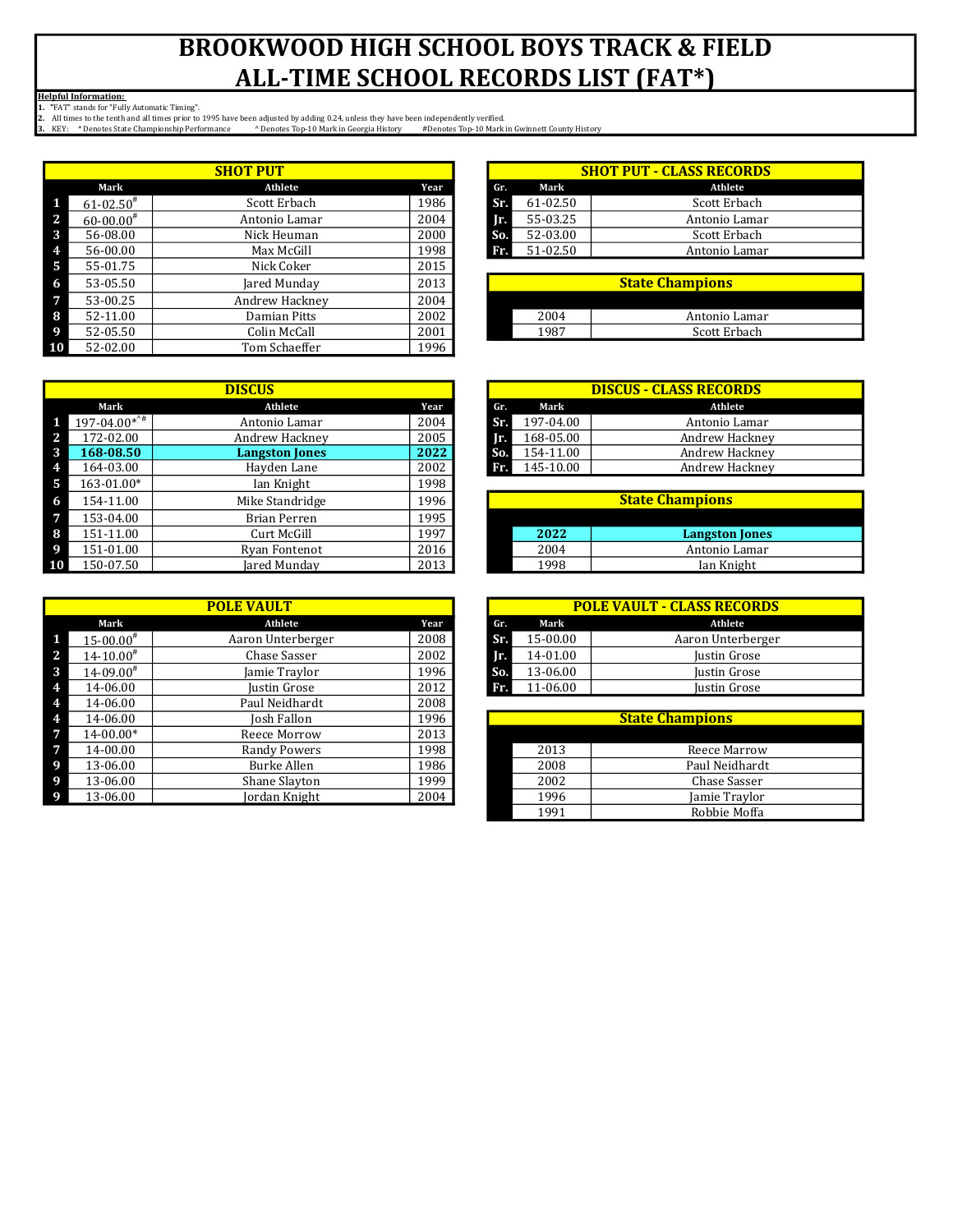|                |          | <b>LONG JUMP</b>      |      |     |          | <b>LONG JUMP - CLASS RECORD</b> |
|----------------|----------|-----------------------|------|-----|----------|---------------------------------|
|                | Mark     | Athlete               | Year | Gr. | Mark     | Athlete                         |
| $\blacksquare$ | 22-11.25 | <b>Bailey Vitatoe</b> | 2014 | Sr. | 22-11.50 | <b>Bailey Vitatoe</b>           |
| <sup>2</sup>   | 22-07.00 | Ajay Shanmugam        | 2019 | Ir. | 21-08.50 | Chad May                        |
| 3              | 22-05.00 | Matt Miller           | 1995 | So. | 22-01.25 | <b>Lee Niles</b>                |
| 4              | 22-04.00 | Toju Etiwe            | 2018 | Fr. | 20-06.00 | <b>Bailey Vitatoe</b>           |
| - 5            | 22-01.25 | <b>Lee Niles</b>      | 2022 |     |          | Jaidon Turner                   |
| -6             | 22-00.75 | Lionel Ledlum         | 2000 |     |          |                                 |
| -7             | 21-11.00 | Drew Walker           | 2016 |     |          |                                 |
| $\overline{7}$ | 21-08.50 | <b>Brett Thompson</b> | 1986 |     |          |                                 |
| -9             | 21-08.50 | Chad May              | 1991 |     |          |                                 |
| <b>10</b>      | 21-07.75 | Jeff Benenati         | 1987 |     |          |                                 |

| LONG IUMP             |      | <b>LONG JUMP - CLASS RECORDS</b> |          |                       |  |  |
|-----------------------|------|----------------------------------|----------|-----------------------|--|--|
| Athlete               | Year | Gr.                              | Mark     | Athlete               |  |  |
| <b>Bailey Vitatoe</b> | 2014 | Sr.                              | 22-11.50 | <b>Bailey Vitatoe</b> |  |  |
| Ajay Shanmugam        | 2019 | Ir.                              | 21-08.50 | Chad May              |  |  |
| Matt Miller           | 1995 | So.                              | 22-01.25 | <b>Lee Niles</b>      |  |  |
| Toju Etiwe            | 2018 | T5TA.                            | 20-06.00 | <b>Bailey Vitatoe</b> |  |  |
| <b>Lee Niles</b>      | 2022 |                                  |          | <b>Jaidon Turner</b>  |  |  |

|              |               | <b>TRIPLE JUMP</b>   |      |     |          | <b>TRIPLE JUMP - CLASS RECORD</b> |
|--------------|---------------|----------------------|------|-----|----------|-----------------------------------|
|              | Mark          | Athlete              | Year | Gr. | Mark     | Athlete                           |
| 1            | $46 - 10.75*$ | Khalil Hasan         | 2018 | Sr. | 46-10.75 | Khalil Hasan                      |
| $\mathbf{2}$ | 46-10.25      | Nate Blackmon        | 2016 | Jr. | 44-09.00 | Lionel Ledlum                     |
| 3            | 46-07.00      | Lionel Ledlum        | 2000 | So. | 43-01.00 | Matt Miller                       |
| 4            | 46-05.00      | Rob Hewlett          | 1986 | Fr. | 43-02.50 | Chris Dancy                       |
| 5            | 45-09.00      | Matt Miller          | 1995 |     |          |                                   |
| 6            | 45-06.75      | <b>Quentin Watts</b> | 2008 |     |          | <b>State Champions</b>            |
| 7            | 44-07.25      | Daniel Crawford      | 2021 |     |          |                                   |
| 8            | 43-09.50      | Steven Rattigan      | 2006 |     | 2018     | Khalil Hasan                      |
| 9            | 43-09.00      | Chris Powell         | 2013 |     |          |                                   |
| 10           | 43-08.00      | Nathaniel Minor      | 2011 |     |          |                                   |

|   |                  | <b>HIGH JUMP</b>      |      |     |             | <b>HIGH JUMP - CLASS RECORDS</b> |
|---|------------------|-----------------------|------|-----|-------------|----------------------------------|
|   | Mark             | Athlete               | Year | Gr. | Mark        | Athlete                          |
|   | $7 - 00.00^+$    | Justin Zack           | 1992 | Sr. | $7 - 00.00$ | Justin Zack                      |
|   | $6 - 10.00**$    | <b>Bailey Vitatoe</b> | 2014 | II. | $6 - 09.00$ | Terrance Davis                   |
|   | $6 - 10.00^{\#}$ | Bilal Abdullah        | 2012 | So. | $6 - 08.00$ | <b>Terrance Davis</b>            |
|   | $6 - 09.00^*$    | Matt Caldwell         | 2010 | Fr. | $6 - 04.00$ | <b>Bailey Vitatoe</b>            |
|   | $6 - 09.00^{\#}$ | Terence Davis         | 2007 |     |             |                                  |
|   | $6 - 08.00^*$    | <b>Braden Deal</b>    | 2022 |     |             | <b>State Champions</b>           |
| 6 | $6 - 08.00$      | Rob Hewlett           | 1986 |     |             |                                  |
|   | $6 - 08.00$      | <b>Brett Thompson</b> | 1986 |     | 2014        | <b>Bailey Vitatoe</b>            |
|   | $6 - 06.00$      | Ian Jackson           | 2019 |     | 2006        | <b>Terence Davis</b>             |
|   | $6 - 06.00$      | Nate Blackmon         | 2016 |     | 1985        | <b>Brett Thompson</b>            |
|   | $6 - 06.00$      | Tyrese Ivory          | 2016 |     |             |                                  |
| 9 | $6 - 06.00$      | <b>Scott Nealev</b>   | 1989 |     |             |                                  |
|   | $6 - 06.00$      | <b>Jon Lampley</b>    | 1992 |     |             |                                  |
|   | $6 - 06.00$      | Chris Blailock        | 1993 |     |             |                                  |
|   | 6-06.00          | Jemarcus Williams     | 2005 |     |             |                                  |

| <b>TRIPLE IUMP</b> |      |     | <b>TRIPLE JUMP - CLASS RECORDS</b> |               |  |  |
|--------------------|------|-----|------------------------------------|---------------|--|--|
| Athlete            | Year | Gr. | Mark                               | Athlete       |  |  |
| Khalil Hasan       | 2018 | Sr. | 46-10.75                           | Khalil Hasan  |  |  |
| Nate Blackmon      | 2016 | IΠ. | 44-09.00                           | Lionel Ledlum |  |  |
| Lionel Ledlum      | 2000 | So. | 43-01.00                           | Matt Miller   |  |  |
| Rob Hewlett        | 1986 | Fr. | 43-02.50                           | Chris Dancy   |  |  |
|                    | .    |     |                                    |               |  |  |

| <b>State Champions</b> |              |  |  |  |  |  |
|------------------------|--------------|--|--|--|--|--|
|                        |              |  |  |  |  |  |
| 2018                   | Khalil Hasan |  |  |  |  |  |

| HIGH IUMP      |      |     | <b>HIGH JUMP - CLASS RECORDS</b> |                       |  |  |  |  |
|----------------|------|-----|----------------------------------|-----------------------|--|--|--|--|
| Athlete        | Year | Gr. | Mark                             | Athlete               |  |  |  |  |
| Justin Zack    | 1992 | ST. | $7 - 00.00$                      | Justin Zack           |  |  |  |  |
| Bailey Vitatoe | 2014 | IF. | 6-09.00                          | Terrance Davis        |  |  |  |  |
| Bilal Abdullah | 2012 | So. | $6 - 08.00$                      | Terrance Davis        |  |  |  |  |
| Matt Caldwell  | 2010 | Fr. | 6-04.00                          | <b>Bailey Vitatoe</b> |  |  |  |  |

| <b>State Champions</b> |                       |  |  |  |  |  |
|------------------------|-----------------------|--|--|--|--|--|
|                        |                       |  |  |  |  |  |
| 2014                   | <b>Bailey Vitatoe</b> |  |  |  |  |  |
| 2006                   | Terence Davis         |  |  |  |  |  |
| 1985                   | <b>Brett Thompson</b> |  |  |  |  |  |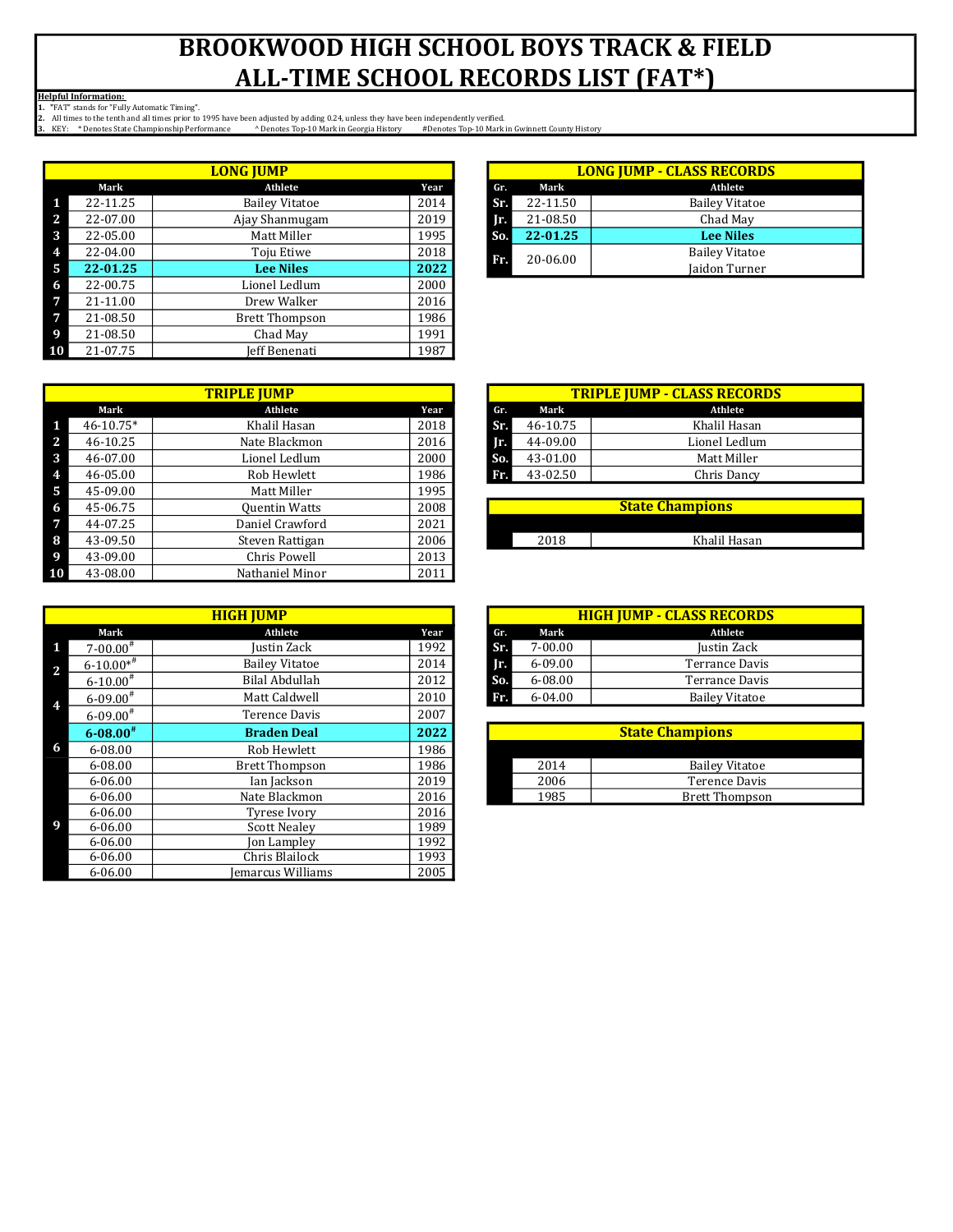|    |       | 4x100m RELAY                                 |      |
|----|-------|----------------------------------------------|------|
|    | Time  | <b>Relay Team</b>                            | Year |
| 1  | 41.90 | Je. Brown, Newell, Blackmon, M. Scott        | 2016 |
| 2  | 42.00 | Abdullah, Joy, Jo. Brown, Martin             | 2012 |
| 3  | 42.22 | Edwards, Sims, McCray, Harp                  | 2010 |
| 4  | 42.51 | Morez, Ivory, Brown, Newell                  | 2016 |
| 4  | 42.51 | T. Burdian, D. Holston, I. Jackson, Ja.Jones | 2019 |
| 6  | 42.58 | Abiola, Covington, D. Kelley, Boassy         | 2005 |
| 7  | 42.66 | Je. Brown, Joy, Knight, Morgan               | 2014 |
| 8  | 42.72 | Miles, Griffin, Davis, R. Jackson            | 2008 |
| 9  | 42.73 | Houston, M. Scott, Newell, Collins           | 2015 |
| 10 | 42.74 | Edwards, Momoh, McCray, Harp                 | 2010 |

|    | 4x400m RELAY   |                                               |      |  |  |  |  |  |  |  |
|----|----------------|-----------------------------------------------|------|--|--|--|--|--|--|--|
|    | Time           | <b>Relay Team</b>                             | Year |  |  |  |  |  |  |  |
| 1  | $3:14.95^{\#}$ | Ja. Jones, V. Shanmugam, I. Jackson, N. Ramey | 2019 |  |  |  |  |  |  |  |
| 2  | 3:17.00        | Abdullah, Tate, Martin, Ki. Smith             | 2012 |  |  |  |  |  |  |  |
| 3  | 3:17.77        | Abdullah, Tate, Thomas, Ki. Smith             | 2012 |  |  |  |  |  |  |  |
| 4  | 3:20.69        | I. Jackson, Ja. Jones, V. Shanmugam, Ramey    | 2018 |  |  |  |  |  |  |  |
| 5  | 3:20.90        | Abdullah, Joy, Thomas, Martin                 | 2012 |  |  |  |  |  |  |  |
| 6  | 3:21.61        | Abdullah, Caballero, Thomas, Ki. Smith        | 2012 |  |  |  |  |  |  |  |
| 7  | 3:21.79        | Borosh, Penny, Johnson, Evans                 | 1997 |  |  |  |  |  |  |  |
| 8  | 3:22.63        | Nasser, Moran, R. Jackson, Davis              | 2007 |  |  |  |  |  |  |  |
| 9  | 3:23.08        | Previto, Hydock, Clayton, Bailey              | 1999 |  |  |  |  |  |  |  |
| 10 | 3:23.18        | Walker, Joy, Wearn, Ki. Smith                 | 2011 |  |  |  |  |  |  |  |

|    |               | 800m SPRINT MEDLEY RELAY (1-1-2-4)              |      |                | 16            |
|----|---------------|-------------------------------------------------|------|----------------|---------------|
|    | Time          | <b>Relay Team</b>                               | Year |                | Time          |
|    | $1:33.20^{#}$ | T.Burdian, D.Holston, I. Jackson, Ja. Jones     | 2019 | 1              | $3:31.76^{#}$ |
|    | 1:34.22       | Jo. Brown, Thomas, Joy, Tate                    | 2012 | 2              | 3:32.75       |
|    | 1:34.52       | Sims, Momoh, Harp, P. Kelley                    | 2010 | 3              | $3:33.78^{#}$ |
|    | 1:34.94       | W. Smith, Ferris, Joy, Ki. Smith                | 2011 | $\overline{4}$ | 3:36.05       |
| 5  | 1:36.89       | Bell, Ingram, Shanmugam, Cadiz                  | 2019 | 5              | 3:38.36       |
| 6  | 1:37.14       | Ojekunle, Ferris, Joy, Walker                   | 2011 | 6              | 3:39.43       |
| 7  | 1:37.30       | A. Diggs, M. Massengill, A. Vickerie, B. Dopson | 2022 | 7              | 3:39.85       |
| 8  | 1:38.54       | Je. Brown, Devonish, White, Goodwin             | 2014 | 8              | 3:40.23       |
| 9  | 1:40.01       | Haynes, Massengill, Crum, Baisden               | 2021 | 9              | 3:41.00       |
| 10 |               |                                                 |      | 10             | 3:41.08       |

| 4x100m RELAY |       |                                              |      |  |         | 4x200m RELAY                                       |      |
|--------------|-------|----------------------------------------------|------|--|---------|----------------------------------------------------|------|
|              | Time  | <b>Relay Team</b>                            | Year |  | Time    | <b>Relay Team</b>                                  | Year |
|              | 41.90 | Je. Brown, Newell, Blackmon, M. Scott        | 2016 |  | 1:30.18 | A. Vickerie, A. Diggs, M. Williams, W. Morris      | 2022 |
|              | 42.00 | Abdullah, Joy, Jo. Brown, Martin             | 2012 |  | 1:30.28 | A. Vickerie, M. Massengill, C. Bobcombe, B. Dopson | 2022 |
|              | 42.22 | Edwards, Sims, McCray, Harp                  | 2010 |  | 1:30.46 | Moore, Davis, Moran, Griffin                       | 2007 |
|              | 42.51 | Morez, Ivory, Brown, Newell                  | 2016 |  | 1:30.53 | Momoh, Sims, McCray, Harp                          | 2010 |
|              | 42.51 | T. Burdian, D. Holston, I. Jackson, Ja.Jones | 2019 |  | 1:30.79 | Moran, Davis, Griffin, Miles                       | 2007 |
|              | 42.58 | Abiola, Covington, D. Kelley, Boassy         | 2005 |  | 1:31.14 | Penny, Johnson, Buguoi, Hogan                      | 1998 |
|              | 42.66 | Je. Brown, Joy, Knight, Morgan               | 2014 |  | 1:31.19 | Abdullah, Martin, Thomas, Lawson                   | 2012 |
|              | 42.72 | Miles, Griffin, Davis, R. Jackson            | 2008 |  | 1:31.52 | A. Vickerie, A. Diggs, M. Massengill, B. Dopson    | 2022 |
|              | 42.73 | Houston, M. Scott, Newell, Collins           | 2015 |  | 1:31.80 | Momoh, Jackson, McCray, Harp                       | 2010 |
|              | 42.74 | Edwards, Momoh, McCray, Harp                 | 2010 |  | 1:31.89 | Evans, Hogan, Buquoi, O'Hagan                      | 1998 |

| 4x400m RELAY |                        |                                               |      |  |                         | 4x800m RELAY                              |      |
|--------------|------------------------|-----------------------------------------------|------|--|-------------------------|-------------------------------------------|------|
|              | Time                   | <b>Relay Team</b>                             | Year |  | Time                    | <b>Relay Team</b>                         | Year |
|              | $3:14.95$ <sup>#</sup> | Ja. Jones, V. Shanmugam, I. Jackson, N. Ramey | 2019 |  | $7:51.45$ <sup>*#</sup> | Hewitt, Anyan, Brennan, Wearn             | 2010 |
|              | 3:17.00                | Abdullah, Tate, Martin, Ki. Smith             | 2012 |  | $7:55.76$ <sup>*#</sup> | K. Smith, Wearn, Guiliano, Brennan        | 2011 |
|              | 3:17.77                | Abdullah, Tate, Thomas, Ki. Smith             | 2012 |  | $7:55.93$ <sup>*#</sup> | Robinson, Brennan, Wearn Hewitt           | 2010 |
|              | 3:20.69                | I. Jackson, Ja. Jones, V. Shanmugam, Ramey    | 2018 |  | $7:57.22^{#}$           | Guiliano, Bullock, Keeling, Yapp          | 2015 |
|              | 3:20.90                | Abdullah, Joy, Thomas, Martin                 | 2012 |  | $8:00.01^{#}$           | Caballero, Turner, Malanoski, Ki. Smith   | 2012 |
|              | 3:21.61                | Abdullah, Caballero, Thomas, Ki. Smith        | 2012 |  | $8:01.55$ <sup>#</sup>  | Gomez, Vander Woodk, Caballero, Ki. Smith | 2012 |
|              | 3:21.79                | Borosh, Penny, Johnson, Evans                 | 1997 |  | 8:02.59                 | Jala, Borosh, Evans, Lilly                | 1996 |
|              | 3:22.63                | Nasser, Moran, R. Jackson, Davis              | 2007 |  | 8:02.81                 | Trilisky, Kimmons, Lev, O'Connor          | 2003 |
|              | 3:23.08                | Previto, Hydock, Clayton, Bailey              | 1999 |  | 8:02.88                 | Kimmons, Tuggle, Rath, Watkins            | 2000 |
|              | 3:23.18                | Walker, Joy, Wearn, Ki. Smith                 | 2011 |  | 8:03.08                 | Mateker, Roberson, Trilisky, O'Connor     | 2003 |

| 800m SPRINT MEDLEY RELAY (1-1-2-4) |                                                 |      |  |  |               | 1600m SPRINT MEDLEY RELAY (2-2-4-8) |      |
|------------------------------------|-------------------------------------------------|------|--|--|---------------|-------------------------------------|------|
| Time                               | <b>Relay Team</b>                               | Year |  |  | Time          | <b>Relay Team</b>                   | Year |
| $1:33.20^{*}$                      | T.Burdian, D.Holston, I. Jackson, Ja. Jones     | 2019 |  |  | $3:31.76^{#}$ | Buquoi, Johnson, Penny, Borosh      | 1997 |
| 1:34.22                            | Jo. Brown, Thomas, Joy, Tate                    | 2012 |  |  | 3:32.75       | Stelly, Evans, Buquoi, Hogan        | 1998 |
| 1:34.52                            | Sims, Momoh, Harp, P. Kelley                    | 2010 |  |  | $3:33.78^{#}$ | Jo. Brown, Joy, Tate, Ki. Smith     | 2012 |
| 1:34.94                            | W. Smith, Ferris, Joy, Ki. Smith                | 2011 |  |  | 3:36.05       | E. Ledlum, Li. Ledlum, Day, Kimmons | 2000 |
| 1:36.89                            | Bell, Ingram, Shanmugam, Cadiz                  | 2019 |  |  | 3:38.36       | Baker, C. Hackney, Sims, Fassinger  | 2002 |
| 1:37.14                            | Ojekunle, Ferris, Joy, Walker                   | 2011 |  |  | 3:39.43       | Chambless, Moran, Nwafor, Mateker   | 2006 |
| 1:37.30                            | A. Diggs, M. Massengill, A. Vickerie, B. Dopson | 2022 |  |  | 3:39.85       | Penny, Blackwell, Miller, Jala      | 1995 |
| 1:38.54                            | Je. Brown, Devonish, White, Goodwin             | 2014 |  |  | 3:40.23       | Redding, Blackwell, Miller, Jala    | 1995 |
| 1:40.01                            | Haynes, Massengill, Crum, Baisden               | 2021 |  |  | 3:41.00       | Brathwaite, Born, May, Carter       | 1992 |
|                                    |                                                 |      |  |  | 3:41.08       | Sims, Momoh, Peters, Brennan        | 2010 |